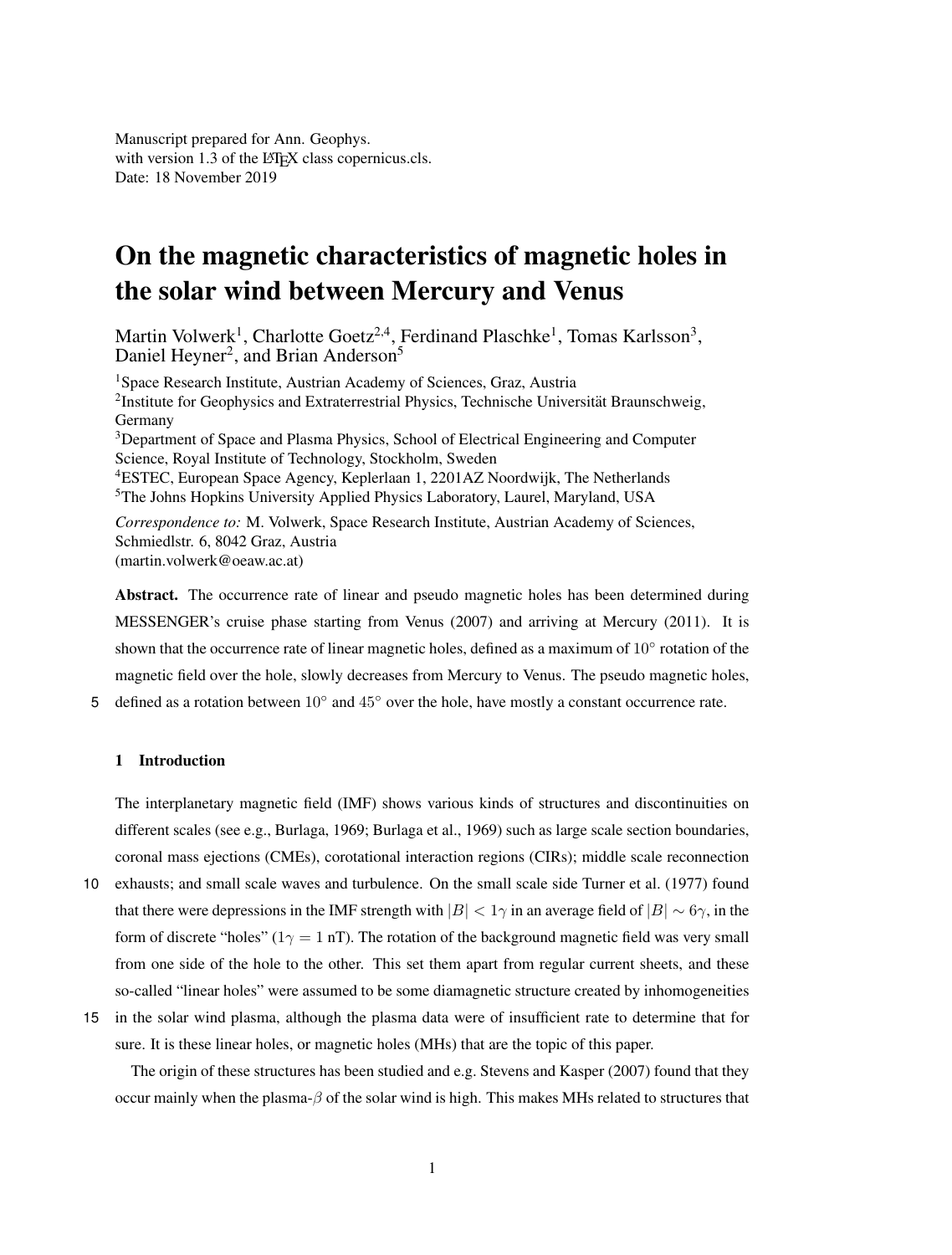look similar, namely mirror mode (MM) waves, which are also characterized by magnetic depres-

20 sions, usually in a "train" of structures, for high- $\beta$  plasmas with a temperature asymmetry  $T_{\perp} > T_{\parallel}$ (Gary et al., 1993). Specifically, when  $R_{SK} > 1$  (Southwood and Kivelson, 1993) with

$$
R_{\rm SK} = \frac{T_{p,\perp}/T_{p,\parallel}}{1 + 1/\beta_{p,\perp}},\tag{1}
$$

and

$$
\beta_{p,\perp} = \frac{n_p k_B T_{p,\perp}}{B^2 / 2\mu_0}.\tag{2}
$$

- 25 Interestingly, Stevens and Kasper (2007) found that the magnetic holes mainly occurred in MM stable environments. They argue that the non-linear development of MMs may result in MHs in MM stable regions. Indeed, Hasegawa and Tsurutani (2011) proposed a turbulent diffusion model for the development of MMs (Bohm-like diffusion, Bohm et al., 1949), where the higher-frequencies of the structure diffuse out. Thereby smaller MMs will disappear, whilst larger MMs tend to grow in
- 30 size as they are transported away by the plasma flow from their generation region. Using data from Venus Express at Venus and Giotto at comet 1P/Halley, Schmid et al. (2014) showed that indeed the sizes of MMs increase when the spacecraft is further away from the assumed generation region.

Buti et al. (2001) presented another generation mechanism based on presence of large-amplitude, right-handed Alfven wave packages, observed in the solar wind to propagate at large angles with ´

35 respect to the background magnetic field. Using hybrid simulations they show that these Alfven´ wave packages develop into MHs in plasma regions where there is a high plasma- $\beta$ ,  $T_e < T_i$  and  $T_{i,\perp}\neq T_{i,\parallel},$  through the creation of plasma inhomogeneities.

In order to find out a possible origin region for and the development of MHs in the solar wind and their occurrence rate, the cruise phase of the MESSENGER (MErcury Surface, Space ENvironment,

- 40 GEochemistry, and Ranging, Solomon et al., 2007) spacecraft on its way from the Earth to Mercury is studied. Several studies have discussed the occurrence rate of MHs (or MMs) in the solar wind. Turner et al. (1977) found an occurrence rate of MHs of 1.5 per day near Earth using Explorer 43 (Imp I) data. Zhang et al. (2008) used Venus Express data near Venus to find an occurrence rate of MMs of 4.5 per day. Stevens and Kasper (2007) used Wind data to obtain a rate of 1 MH per 1.75
- 45 days. Briand et al. (2010) used both Cluster (between 2002 and 2005) and found 65 MH of which 45 were linear holes and also STEREO (between March 2007 and August 2009) and found there were 146 well defined structures of which 38% were linear MHs.

Further out in the solar system MHs were found with the Ulysses mission, where Winterhalter et al. (2000) found at high solar latitude an occurrence rate of 5.2 per day, whereas Burlaga et al.

50 (2007) used Voyager 1 data from 2006 when the spacecraft was located in the heliosheath and found an occurrence of 2 MH per day. Sperveslage et al. (2000) found various occurrence rates as they studied the solar wind from 0.3 AU to 17 AU, with different space missions: From Helios 1  $\&$  2 1.7-2.2 per day, from Voyager 2 between 2 and 17 AU an average value of 0.2 per day, but with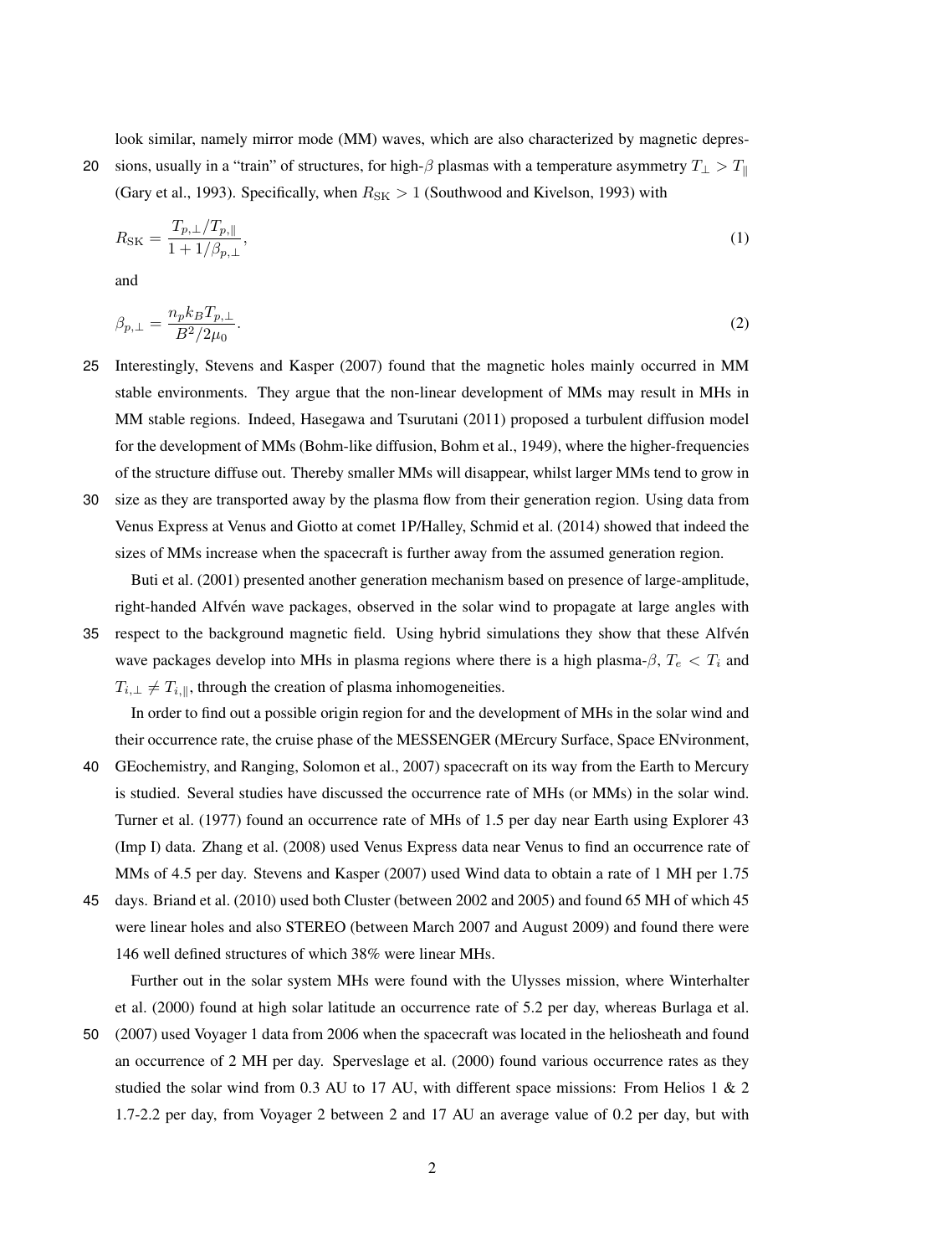a decreasing trend from 0.2 per day between 2 and 4 AU to 0.1 per day beyond 11 AU. Naturally

55 one needs to be careful comparing all these different occurrence rates as not all papers use the same criteria to determine the presence of MHs.

For MESSENGER's orbital phase Karlsson et al. (2016) studied isolated magnetic structures, which could be interpreted as magnetic holes. However, they found that there were both "negative" and "positive" magnetic structures (i.e. decreases and increases in magnetic field strength

- 60 respectively). Interestingly, the positive structures were only observed in the magnetosheath, and not present in the solar wind. It is not uncommon to find a combination of peaks and troughs in the magnetosheath, where these structures develop from the mirror mode instability. Joy et al. (2006) showed how there was a development from troughs to peaks in the Jovian magnetosheath. However, in the Hermean magnetosheath Karlsson et al. (2016) identify the positive structures as flux
- 65 transfer events as many are associated with a bipolar field signature. The negative structures had  $-0.5 \ge \Delta B/B \ge -1$  and a duration of 2 s  $\le \Delta t \le 200$  s, with no real difference between solar wind and magnetosheath events.

#### 2 The Data

This study is performed using the MESSENGER magnetometer data (Anderson et al., 2007) during

70 the cruise phase of the mission from Venus to Mercury (2007 - 2011). The data have a resolution of 1 s and are in heliocentric, cartesian J2000 coordinates.<sup>1</sup>

There is almost continuous data for the cruise phase, as can be seen in Fig. 1, where the different years of the cruise are plotted in different colours, and the circles show the location of where magnetic holes are observed, and Fig. 2, bottom panel, where the radial distance of MESSENGER from

75 the Sun is plotted over time.

s:  $B_{300}$ ;

## 3 Magnetic Hole Finding Method

The magnetic field data are investigated for the presence of magnetic holes. In this paper the same method is used as in Plaschke et al. (2018). A short recap:

– The background magnetic field strength is determined by a sliding window average over 300

$$
{}^{80}
$$

- The data are smoothed by a sliding window average over 2 s:  $B_2$ ;
- From the ratio time series  $\Delta B/B_{300}$ , lowest depressions are preselected that are separated by at least 300 s.

<sup>&</sup>lt;sup>1</sup>Definition: The origin is at the center of the Sun with the fundamental plane in the plane of the Earth's equator. The primary direction, the x-axis, points toward the vernal equinox of year 2000. With a right-handed convention specifying the y-axis to point 90 $\degree$  to the east in the fundamental plane and the z-axis along the Earth's north polar axis.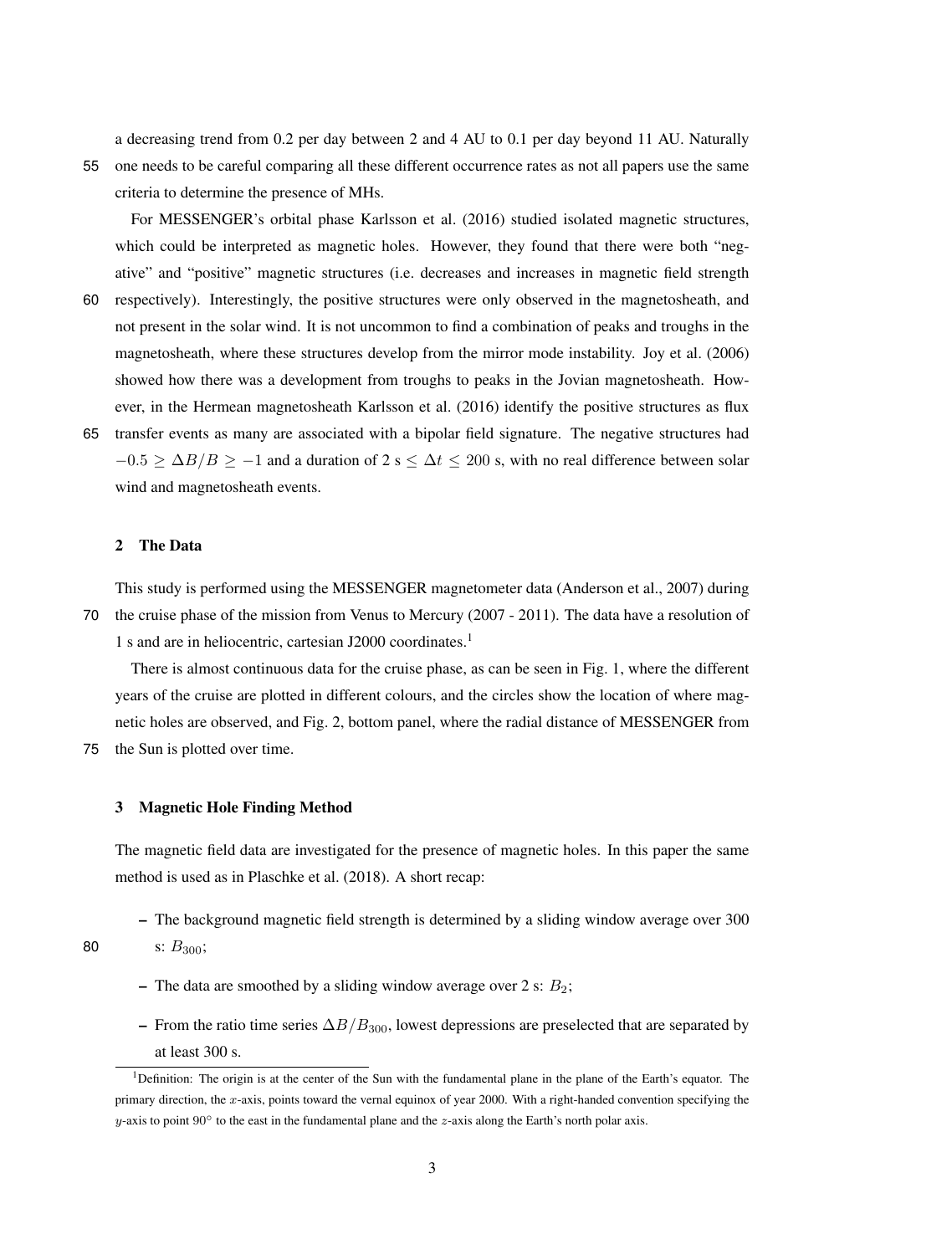– The total magnetic field strength  $B_{300} > 2$  nT;

# 85 – The depth of the structure  $\Delta B/B_{300} = (B_{300} - B_2)/B_{300} > 0.5;$

Out of the five years of data this results into an identification of 6897 structures, of which the full width at half maximum (FWHM, in seconds) is determined and the depth in  $\Delta B/B_{300}$ . Using the location of MESSENGER in interplanetary space at a resolution of one hour, we can determine an estimate of the dwelling time of the spacecraft at a certain radial distance from the Sun.

- 90 One more restriction needs to be put onto the MH events: the rotation of the magnetic field should be small over the structure. In order to check this, the average magnetic field is determined by the time interval before the structure,  $\mathbf{B}_{\text{bef}}$  during  $[t_0 - 2\delta t \ t_0 - \delta t]$ , and after the structure,  $\mathbf{B}_{\text{aff}}$  during  $[t_0 + \delta t \ t_0 + 2\delta t]$ , where  $t_0$  is the location of the structure and  $\delta t$  is the FWHM of the structure. The rotation angle is then determined by  $\Theta = \angle (\mathbf{B}_{\text{bef}}, \mathbf{B}_{\text{aft}})$ . In Fig. 3 an example of a MH structure
- 95 with  $\Theta < 10^{\circ}$  is shown. The top panel shows total magnetic field  $B_{\rm m}$  in black and the two filtered magnetic fields  $B_{300}$  and  $B_2$  in red and green respectively. Then the three (unfiltered) components of the magnetic field are plotted and in the bottom panel  $\Delta B/B_{300}$  is shown. It should be noted that in the interval shown here, there are two magnetic holes, separated by less than 300 s, which means that this is counted as one event in our statistics. We address an eventual error that is caused by this
- 100 at the end of the discussion section.

Fig. 4 shows an example of a structure with  $\Theta > 170^{\circ}$  in the same way as Fig. 3. The rotation over the structure indicates a current sheet (CS) instead of an MH, which is also clear from the magnetic field components shown in the middle three panels, which all change sign.

#### 4 Results

- 105 The solar wind magnetic field varies with distance from the Sun, decreasing in strength the further from the Sun, in an approximately  $R^{-1}$  dependence. In Fig. 5 a 2D histogram of the occurrence rate of the mean magnetic field strength is shown as a function of  $R$ , for the cruise phase between Venus and Mercury. Th usually assumed  $R^{-1}$  dependence of the interplanetary magnetic field is overplotted with a white line showing  $B = 4/R \text{ nT}$ .
- 110 In this study, unlike studies during the orbital phase of MESSENGER (e.g. Karlsson et al., 2016), there is no need to discuss the influence of solar activity, as can be seen in Fig. 2, top panel. The blue line shows the monthy averaged sunspot number and the red line shows the cruise phase, which is all the way in very low solar activity. Although, during the orbital phase of the mission, there is little dependence between the number of observed magnetic holes and the sunspot number (*Karlsson et*
- 115 *al., 2019, paper in progress*).

The occurrence rate of the MHs as a function of radial distance from the Sun is studied first. Therefore, the region  $0.3 \le R \le 0.7$  AU is binned into bins of 0.05 AU. For each bin the number of magnetic holes and the dwelling time was determined, after which the ratio of the two gives the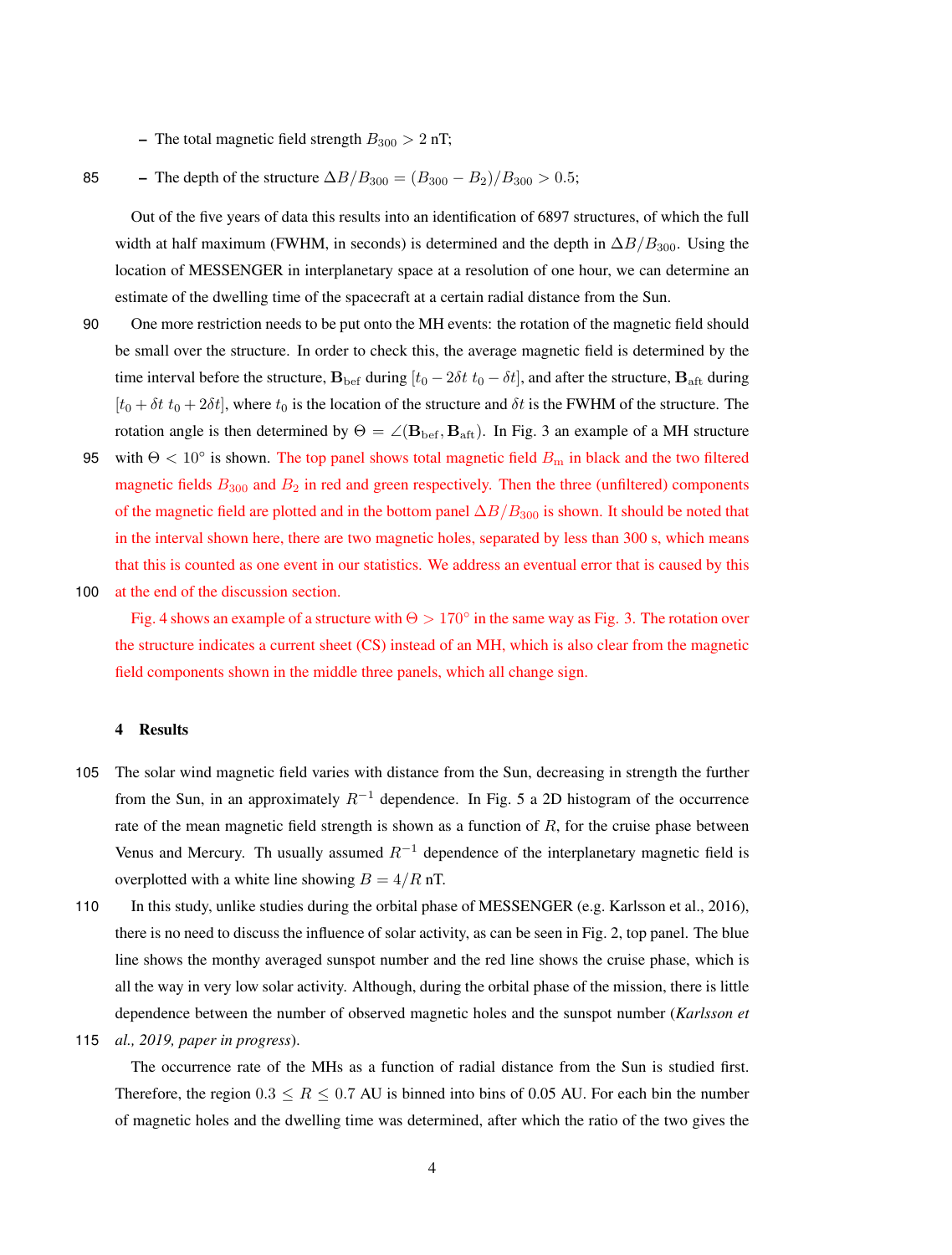occurrence rate per hour. The histogram is given in Fig. 6, where the data are also split up into 120 rotational bins:  $\Theta \le 10^{\circ}$ ,  $10^{\circ} < \Theta \le 45^{\circ}$ ,  $45^{\circ} < \Theta \le 90^{\circ}$ ,  $90^{\circ} < \Theta \le 135^{\circ}$ ,  $135^{\circ} < \Theta \le 180^{\circ}$ .

On average there is a  $21.9 \pm 5.5$  % chance to observe a structure, in one hour, which relates to ∼ 5.6 per day, although there are variations in the bins. In Fig. 6 the colour coding shows the various rotation angle ranges defined above and also the results from other studies have been added translated into a rate in %/hr.

125 4.1 linear MHs

For the linear MHs (LMHs), i.e.  $\Theta \leq 10^{\circ}$  the average occurrence rate is 9.0 %/hr with a standard deviation of 3.5 %/hr, which means ∼ 2.2 MHs per day. There is a clear slow decrease in the occurrence rate from Mercury to Venus. In the discussion section this is looked at in more detail.

For the LMHs a 2D histogram of the occurrence rate of the width (FWHM) and the depth of the 130 LMHs is shown in Fig. 7. The width of the LMHs shows that they have mainly a width between 15 and 30 seconds.

The physical size of the LMHs, assuming a solar wind  $v_{\text{sw}} = 350$  km/s, would then be  $\sim 5000 \le$  $W \le 10000$  km. With an assumed magnetic field strength near Mercury of  $\sim 10$  nT and  $v_{\perp} = v_{sw}$ , this would correspond to  $\sim 13 - 28$  proton gyro radii. The depths of the LMHs as shown in Fig. 7 135 is spread up to 0.85 with the highest counts in the lower depth bins.

4.2 "Pseudo" MHs

"Pseudo' MHs (PMHs) in this paper are defined as the structures with a slightly larger rotation of the magnetic field, i.e.  $10^{\circ} < \Theta \leq 45^{\circ}$ , the orange part in Fig. 6. The average occurrence rate of these structures is 7.9 %/hr with a standard deviation of 2.6%/hr, which means ∼ 1.9 PMHs per day. 140 In this case, the occurrence rate is relatively constant.

In Fig. 8 the same 2D histograms for the width and the depth of the PMHs are shown as for the LMHs. It is clear that the spread in the width is larger for these structures, the highest occurrence rates are between 15 and 60 seconds. For the depth the highest occurrence rates are found below 0.7.

#### 5 Magnetic Field Strength

145 The mirror instability, Eq. (1), is dependent on  $\beta_{p,\perp}$  and thus on the background magnetic field strength and the plasma parameters. In the case of MESSENGER there are no directly available plasma data for the cruise phase and therefore, the events are only studied as a function of the background magnetic field  $B_{300}$  for both the width and the depth of the structures.

In the left panels of Figs. 9 and 10 the width of the MHs is shown as a function of the magnetic field 150 strength, on which the 25 (blue), 50 (green), 75 (blue) and 97.5 (yellow) percentiles are overplotted. It is clear that for the LMHs the majority of the events are all below 40 s with a very narrow region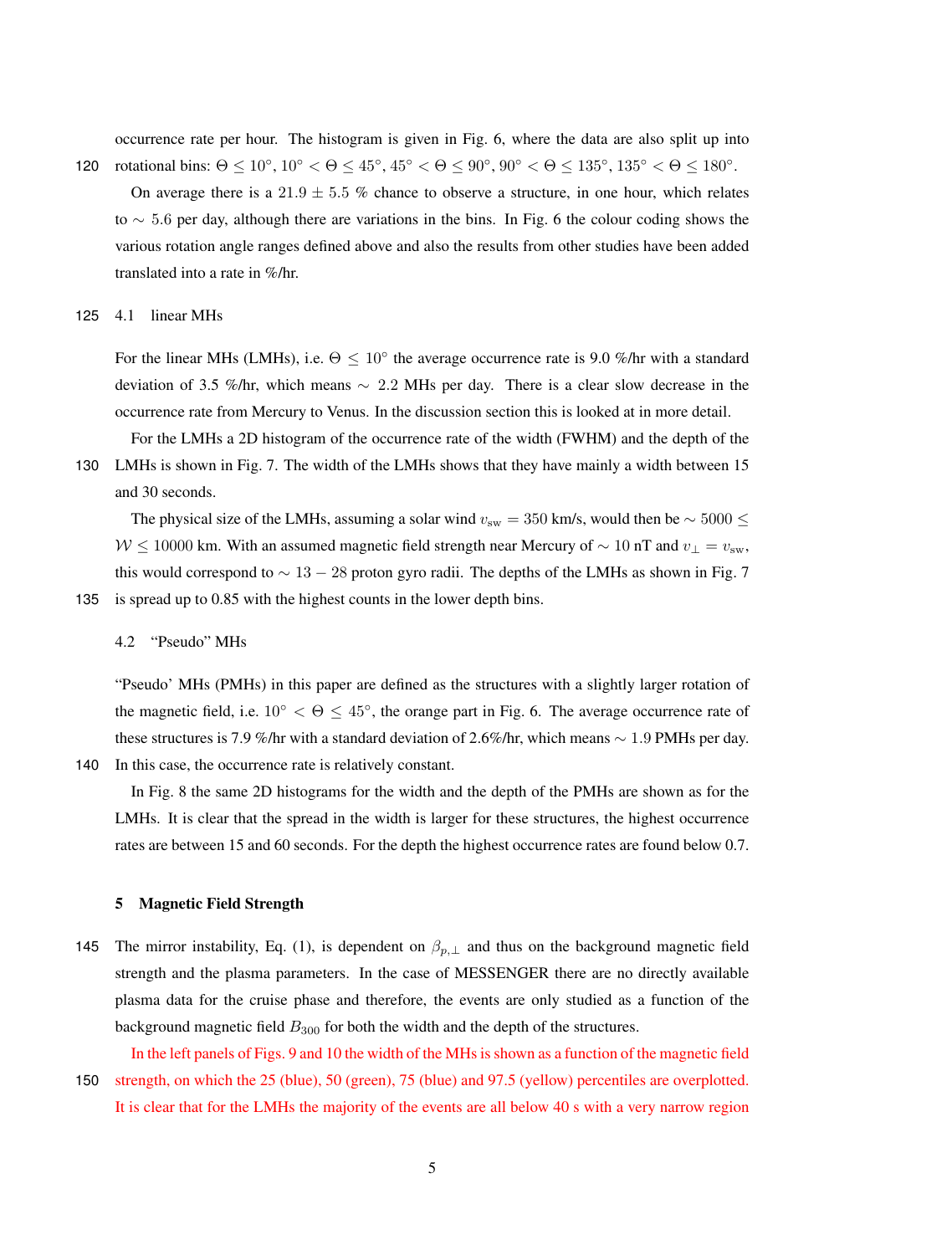between the lower and upper quartiles (blue lines), with the median around 10 s.

This is different for the PMHs, which have a much larger and broader width, the median varies between 20 and 60 s, and the spread between the lower and upper quartiles is much broader than for

155 the LMHs. The median, whilst oscillating, actually, slowly decreases with increasing magnetic field strength. Also the maximum width (yellow) is much larger for PMHs.

There seems to be a broadening of the distribution of the depth of the linear MHs as a function of B. In the 2D histogram an exponential fit was made to the approximate boundary of the highoccurrence rate, where for  $B = 1$  nT a depth of 0.5 was assumed. This resulted in the green line 160 with  $D(B) = a \exp{-bB} + c$  with  $a = -0.53 \pm 0.07$ ,  $b = 0.17 \pm 0.06$  nT<sup>-1</sup> and  $c = 0.93 \pm 0.06$ .

Qu et al. (2007) discussed the gyro-kinetic model of the MM instability and found growth rates on the order of  $\gamma_{\rm MM} \propto 10^{-2} \Omega_{\rm i}$ , where  $\Omega_{\rm i}$  is the ion cyclotron frequency. Based on only linear growth of the structures this would indicate that for stronger  $B$  stronger MMs can be expected, however it should be expected that non-linear behaviour sets in at some point.

165 Similarly for the PMHs, Fig. 10 shows that the spread in width is broader than for the LMHs, but again with a more larger width for stronger B, although there is also a broader distribution for lower magnetic field strengths up to 5 nT. The distribution of the depth is also broader for the lower magnetic field strengths, however, the green exponential curve seems to fit the strongest occurrence rates also rather well.

#### 170 6 Discussion

This paper only discusses part of the cruise phase of MESSENGER from Earth to Mercury. This is due to strong, spacecraft produced, disturbances of the magnetic field data between Earth and Venus, before the spacecraft was rotated such that its Sun shield was pointed towards the Sun. Because of the chaotic nature of the disturbances calibration of the data is not possible. <sup>2</sup>

- 175 There are few papers that discuss the development of the MHs as they are transported by the solar wind in interplanetary space. Sperveslage et al. (2000) used the Helios 1 and 2 data to search for MHs in the region between Mercury and Earth, similar to what was done in this paper with the MESSENGER data. Estimated from their figure 7 it can be found that the averaged over 0.2 AU the width of the MHs slightly increases when moving away from the Sun, from  $\sim 7$  s at  $R \sim 0.3$
- 180 AU to  $\sim$  10 s at  $R \sim 0.8$  AU. Looking at the green line in Fig. 7 left panel, showing the maximum occurrence rate, and the cyan line, showing the trend by Sperveslage et al. (2000) shows there is a good match between the two up to the orbit of Venus. A trend to longer structures does exist in the PMHs shown in Fig. 8 left panel, through a slight broadening of the counts between 0.3 and 0.7 AU, also visualized by the green line showing the maximum occurrence rate in each radial bin.
- 185 However, there is also the gradual decrease of the occurrence rate of LMHs from Mercury to

<sup>2</sup>See also page 14 in https://tinyurl.com/ulf5gfg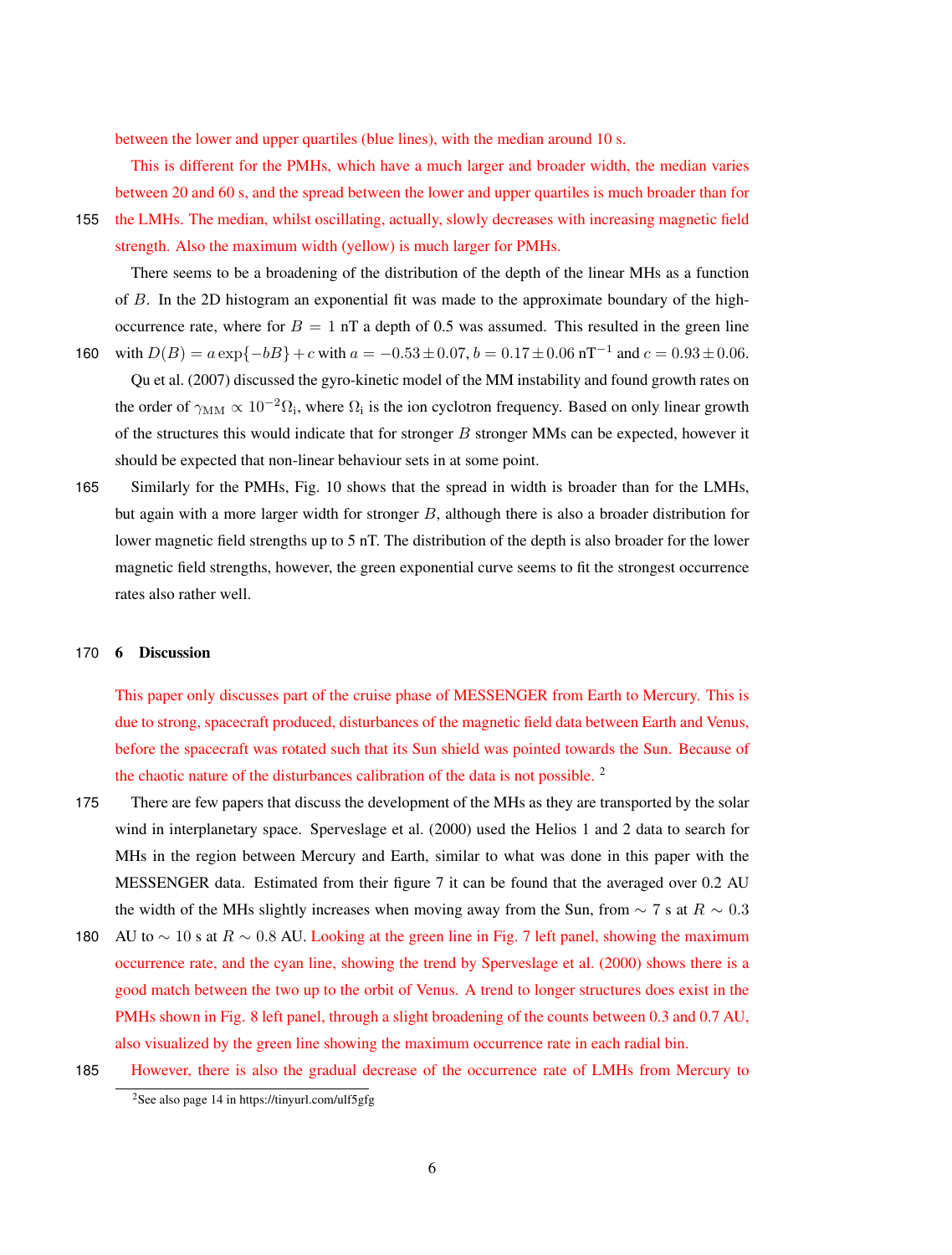Venus which can be seen in the left panel of Fig. 11. This can have different origins:

1. There can be a constant number of LMHs, but as the solar wind transports them outward they get "diluted" by  $R^{-1}$ . Fitting the occurrence rate with a power function  $aR^b$  gives  $a =$ 

- 190 8.6 ± 1.8 and  $b = -0.44 \pm 0.25$  with  $\mathcal{R}^2 = 0.74$ .
	- 2. There could be a decay of the LMHs with an exponential drop  $a \exp\{bR\}$  for which the fit returns  $a = 19 \pm 5$  and  $b = -1.0 \pm 0.4$  with  $R^2 = 0.77$ .
	- 3. Looking at the data a linear fit  $a + bR$  would also describe the gradient well with  $a = 18 \pm 3$ and  $b = -12 \pm 5$  and  $\mathcal{R}^2 = 0.77$ .
- 195 These three fits are shown in the left panel of Fig. 11, in red, black and blue respectively. It is clear from the figure and the  $\mathcal{R}^2$  that none of the fits describe the behaviour of the decrease in occurrence rate very well. It needs be noted that with these fits it is assumed that the LMHs are created near the Sun and no creation is happening further away, which is unrealistic.

This behaviour also holds for the PMHs. In the right panel of Figl 11 the occurrence rates of 200 PMHs are plotted with the same fits, with the following parameters:

- 1. A power function  $aR^b$  gives  $a = 7.2 \pm 2.2$  and  $b = -0.14 \pm 0.40$  with  $\mathcal{R}^2 = 0.10$ .
- 2. An exponential drop  $a \exp\{bR\}$  with  $a = 9.3 \pm 3.9$  and  $b = -0.31 \pm 0.80$  with  $R^2 = 0.13$ .
- 3. A linear fit  $a + bR$  with  $a = 9.2 \pm 3.2$  and  $b = -2.6 \pm 5.5$  and  $\mathcal{R}^2 = 0.13$ .

205 It is clear from the  $\mathcal{R}^2$  that the fits for the PMHs are not saying much.

The data in this paper show that the LMHs do not change much in size as they travel from Mercury to Venus, but the distribution of their depths seem to slightly narrow towards smaller values. This means that there is statistically no development of these structures. For the structures with a larger rotation, the PMHs, the minimum width increases as they move away from the Sun.

210 In general, there is a slight increase in MH width for both types between Mercury and Venus. This would be expected from the Bohm-type diffusion (Hasegawa and Tsurutani, 2011), where the size of MM structures is described by:

$$
\lambda(L) = \rho_{p,0} \left( 1 + \frac{\omega_{c,p} L}{32u} \right)^{1/2},
$$
\n(3)

with  $\lambda$  the scale size, L the traveled distance of the structure with convection velocity u and  $\rho_{\rm p}$ 215 and  $\omega_{p,c}$  the proton gyro radius and frequency respectively. The term  $\rho_{p,0} = 9\rho_p$  comes from the maximum growth rate for MM waves. Taking average values for the solar wind ( $u \approx 400$  km/s,  $B \approx 5$  nT) results in  $\lambda(L) \approx 47 \rho_{p,0}$  for a distance  $L = 0.4$  AU between Mercury and Venus. This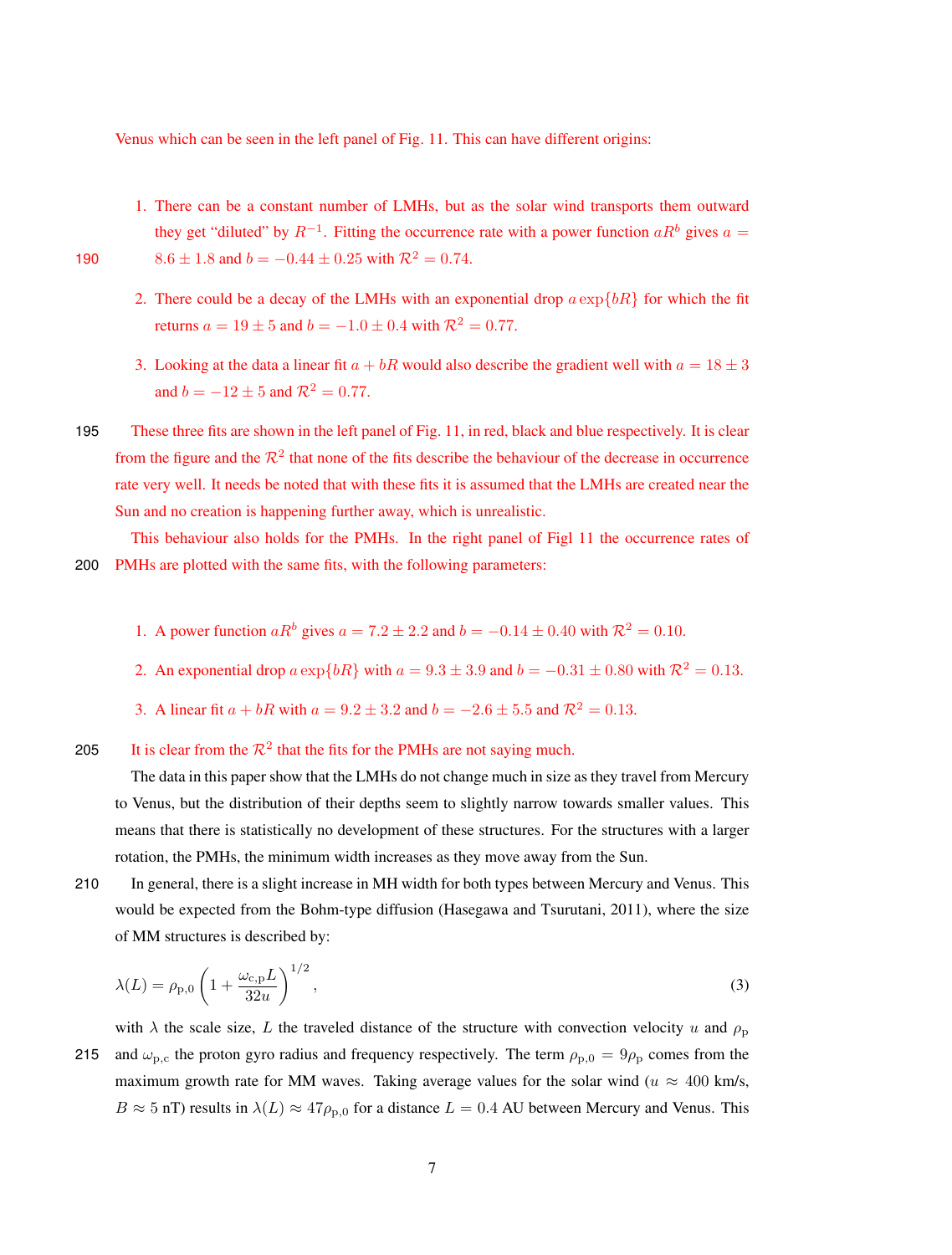kind of growth is not observed in Figs. 7 and 8, where there is at most a factor 2-3 in growth. This means that, when MHs behave similarly as MMs the structures have to be created at all locations

- 220 between Mercury and Venus, and grow over a distance of  $80 \times 10^3 210 \times 10^3$  km and decay again. Joy et al. (2006) state that the decay (or collapse) of these structures is stochastic, that there are different decay times for different structures. Dedicated numerical simulations should cast light on this issue.
- It should be noted that the occurrence rate, due to the 300 s distance selection criterion, is a lower 225 limit. In the case of a wave train only the deepest hole is selected, and the train is seen as a single event. However Winterhalter et al. (1995) found that wave trains mainly appear in mirror-mode unstable regions, whereas in the stable regions solitary magnetic holes are found. They offer the explanation that when MMs are created and move into a MM stable region the weakest MMs diffuse and only the strongest develops into an MH. Therefore, counting a wave train as one event seems
- 230 to be defensible. For events separated like shown in Fig. 3 there is a slight miscount. Checking for smaller distances between events shows an error of approximately 10% in counts.

#### 7 Future research

In order to study the characteristics of MHs outside the orbit of Venus, the Rosetta cruise phase (Glassmeier et al., 2007) before hibernation can be used. This covers almost exactly the same time 235 interval as the MESSENGER cruise phase. Also the cruise phase of the BepiColombo mission (Anselmi and Scoon, 2001) should be used to investigate these structures, where it should be noted that this is also during solar minimum conditions, so directly comparable with this current study.

## 8 Conclusions

Magnetic holes are ubiquitous in the solar wind. Using the MESSENGER magnetometer data during 240 the cruise phase between Venus and Mercury, the occurrence rate, width and depth of linear and pseudo magnetic holes (LMH and PMH) was determined during solar minimum conditions. The main results are:

- There is a slow decrease in the LMH occurrence rate from Mercury to Venus from  $\sim 14\%/hr$ to  $\sim 4\%/hr$ , whereas for the PMHs it is rather constant.
- 245 The difference between the LMHs and PMHs occurrence rate over the observation interval basically rules out the "dilution" or "parametric decay" of the structures.
	- There is a narrow range of widths between  $\sim$  4 and  $\sim$  30 s. Assuming that the MHs also show Bohm-like diffusion argues for a constant creation and diffusion and (stochastic) decay of these structures between Mercury and Venus.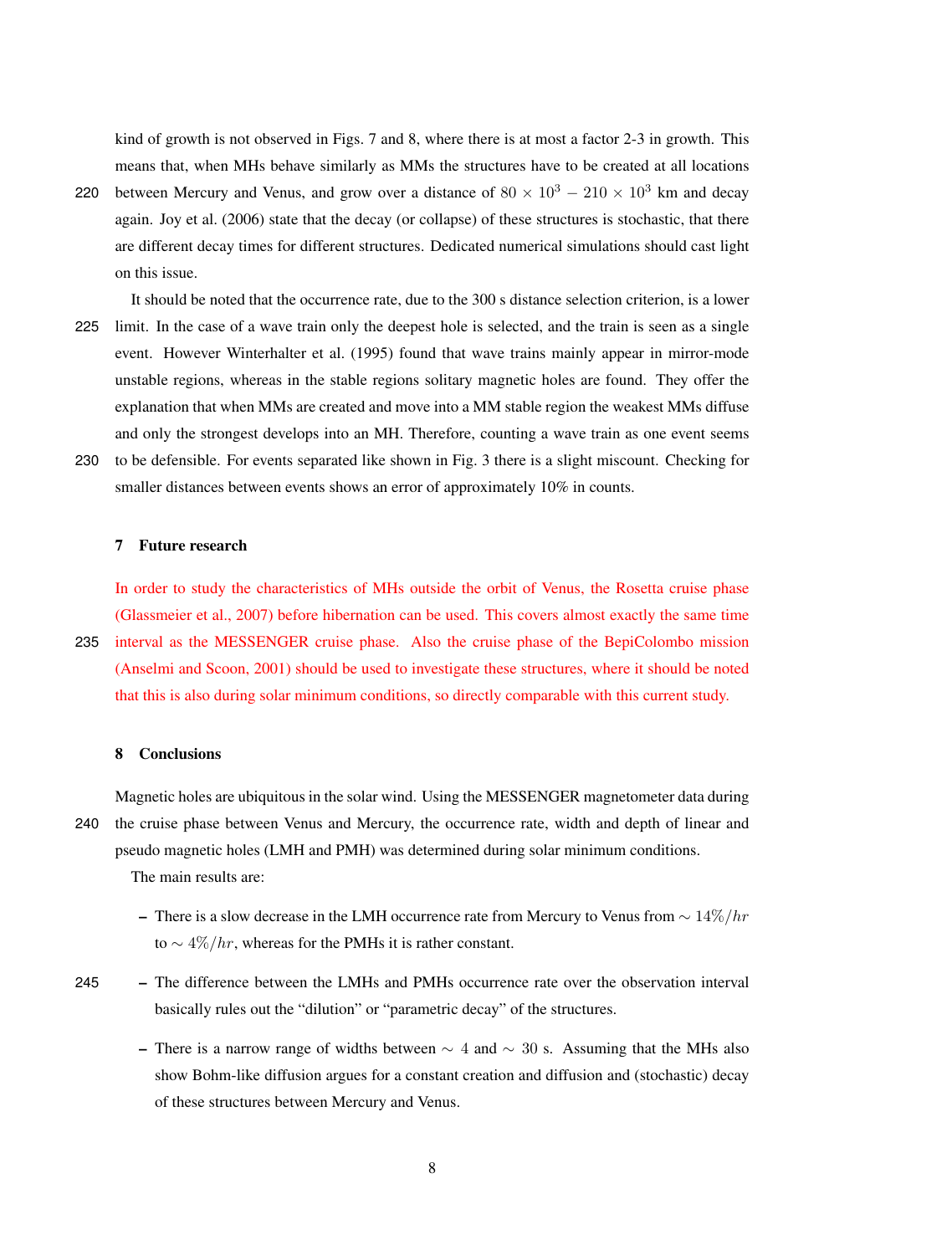- 250 *Acknowledgements.* The MESSENGER data were obtained from NASA's PDS (https://pds.nasa.gov/). The sunspot numbers were obtained from SILSO (http://www.sidc.be/silso/home). Part of the work by CG was financially supported by the German Ministerium für Wirtschaft und Energie and the Deutsches Zentrum für Luft- und Raumfahrt under contract 50 QP 1401. CG is supported by an ESA Research Fellowship.
- 255 D. Heyner was supported by the German Ministerium für Wirtschaft und Energie and the German Zentrum für Luft- und Raumfahrt under contract 50 QW 1501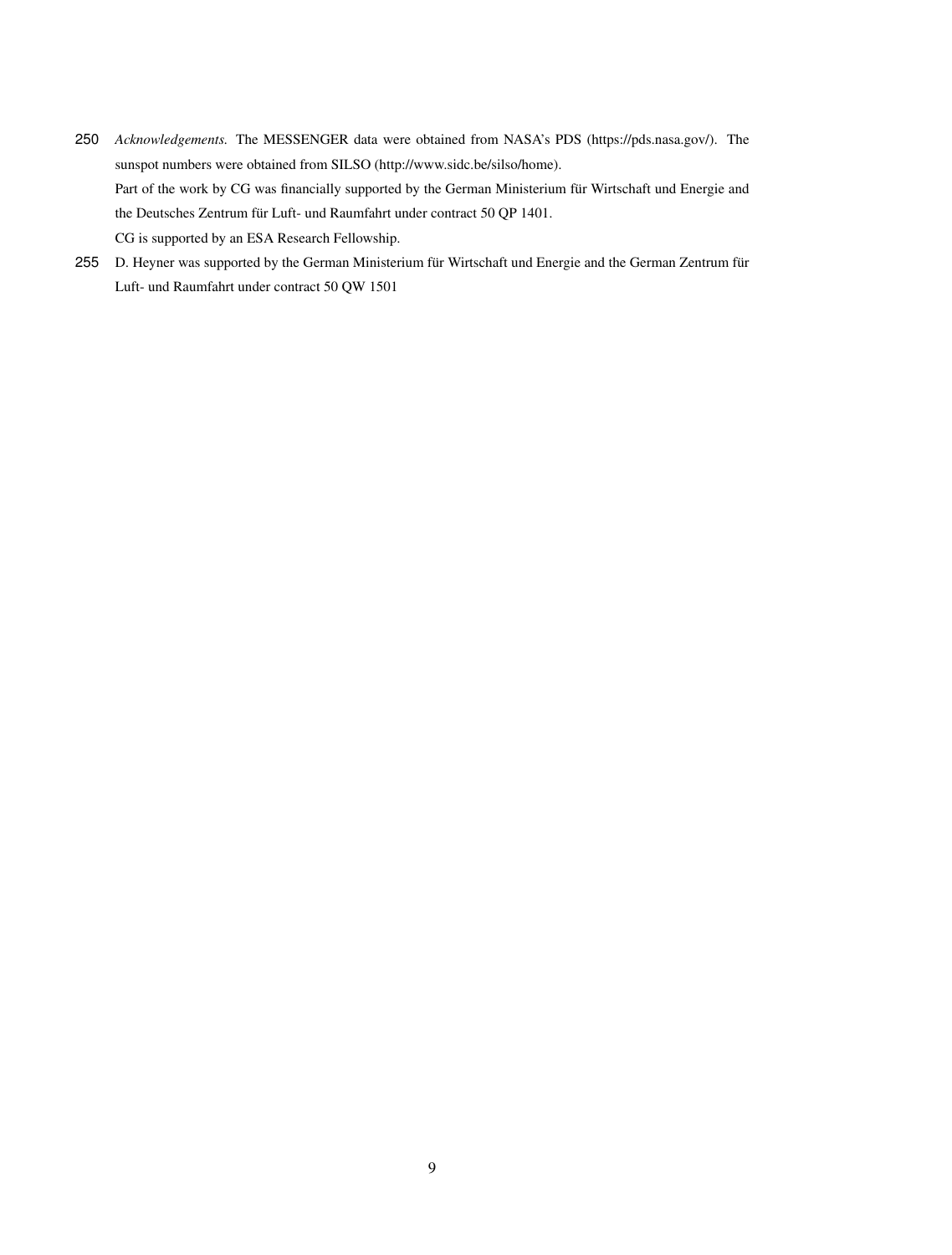#### References

- Anderson, B. J., Acuña, M. H., Lohr, D. A., Scheifele, J., Raval, A., Korth, H., and Slavin, J. A.: The Magnetometer instrument on MESSENGER, Space Sci. Rev., 131, 417 – 450, doi:10.1007/s11214-007-9246-7, 260 2007.
	- Anselmi, A. and Scoon, G. E. N.: BepiColombo, ESA's Mercury Cornerstone mission, Planet. Space Sci., 49, 1409 – 1420, doi:10.1016/S0032-0633(01)00082-4, 2001.

265 R. K., pp. 13 – 76, McGraw-Hill, New York, 1949.

- Briand, C., Soucek, J., Henri, P., and Mangeney, A.: Waves at the electron plasma frequency associated with solar wind magnetic holes: STEREO/Cluster observations, J. Geophys. Res., 115, A12113, doi:10.1029/ 2010JA015849, 2010.
	- Burlaga, L. F.: Directional discontinuities in the interplanetary magnetic field, Sol. Phys., 7, 54 71, doi:

```
270 10.1007/BF00148406, 1969.
```
- Burlaga, L. F., Ogilvie, K. W., and Fairfield, D. H.: Microscale fluctuations in the interplanetary magnetic field, Astrophys. J., 155, L171 – L175, doi:10.1086/180329, 1969.
- Burlaga, L. F., Ness, N. F., and Acuna, M. H.: Linear magnetic holes in a unipolar region of the heliosheath observed by Voyager 1, J. Geophys. Res., 112, A07106, doi:10.1029/2007JA012292, 2007.
- 275 Buti, B., Tsurutani, B. T., Neugebauer, M., and Goldstein, B. E.: Generation Mechanism for Magnetic Holes in the Solar Wind, Geophys. Res. Lett., 28, 1355 – 1358, doi:10.1029/2000GL012592, 2001.
	- Gary, S. P., Fuselier, S. A., and Anderson, B. J.: Ion anisotropy instabilities in the magnetosheath, J. Geophys. Res., 98, 1481–1488, 1993.
- Glassmeier, K.-H., Boehnhardt, H., Koschny, D., Kuhrt, E., and Richter, I.: The Rosetta mission: flying towards ¨ 280 the origin of the solar system, Space Sci. Rev., 128, 1–21, 2007.
	- Hasegawa, A. and Tsurutani, B. T.: Mirror mode expansion in planetary magnetosheaths: Bohm-like diffusion, Phys. Rev. Lett., 107, 245005, 2011.
	- Joy, S. P., Kivelson, M. G., Walker, R. J., Khurana, K. K., and Russell, C. T.: Mirror mode structures in the Jovian magnetosheath, J. Geophys. Res., 111, A12212, doi:10.1029/2006JA011985, 2006.
- 285 Karlsson, T., Liljebad, E., Kullen, A., Raines, J. M., Slavin, J. A., and Sundberg, T.: Isolated magnetic field structures in Mercury's magnetosheath as possible analogues for terrestrial magnetosheath plasmoids and jets, Planet. Space Sci., 129, 61 – 73, doi:10.1016/j.pss.2016.06.002, 2016.

Plaschke, F., Karlsson, T., Götz, C., Möstl, C., Richter, I., Volwerk, M., Eriksson, A., Behar, E., and Goldstein, R.: First observations of magnetic holes deep within the coma of a comet, Astron. Astrophys., 618, A114,

- 290 doi:10.1051/0004-6361/201833300, 2018.
	- Qu, H., Lin, Z., and Chen, L.: Gyrokinetic theory and simulation of mirror instability, Phys. Plasma, 14, 042108, doi:10.1063/1002721074, 2007.
	- Schmid, D., Volwerk, M., Plaschke, F., Vörös, Z., Zhang, T. L., Baumjohann, W., and Narita, Y.: Mirror mode structures near Venus and Comet P/Halley, Ann. Geophys., 32, 651 – 657, 2014.
- 295 Solomon, S. C., McNutt Jr., R. L., Gold, R. E., and Domingue, D. L.: MESSENGER mission overview, Space Sci. Rev., 131, 3 – 39, doi:10.1007/s11214-007-9247-6, 2007.

Bohm, D., Burhop, E. H. S., and Massey, H. S. W.: The use of probes for plasma exploration in strong magnetic fields, in: The characteristics of electrical discharges in magnetic fields, edited by Guthrie, A. and Wakerling,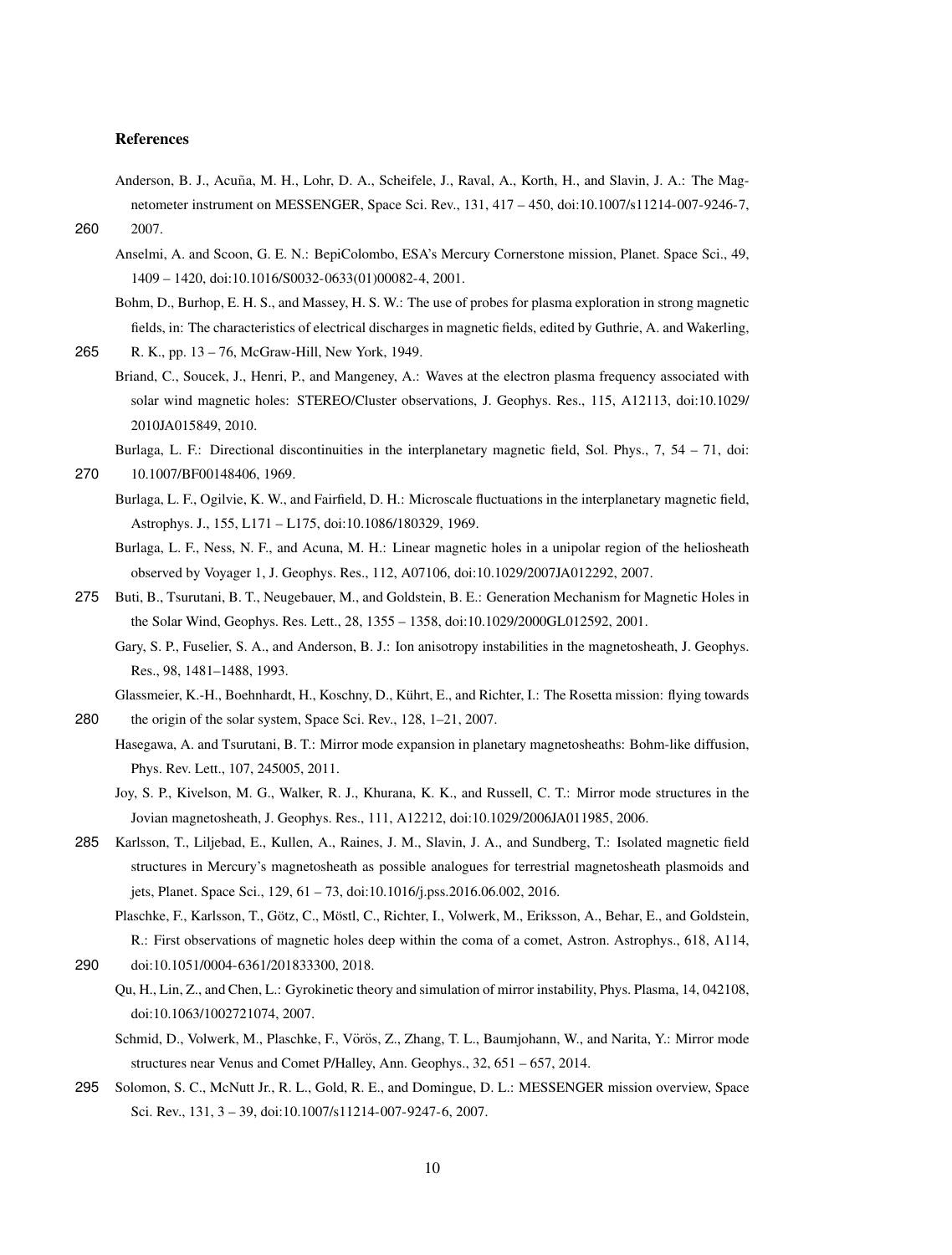- Southwood, D. J. and Kivelson, M. G.: Mirror instability: 1. Physical mechanism of linear instability, J. Geophys. Res., 98, 9181 – 9187, 1993.
- Sperveslage, K., Neubauer, F. M., Baumgärtel, K., and Ness, N. F.: Magnetic holes in the solar wind between 300 0.3 AU and 17 AU, Nonlin. Proc. Geophys., 7, 191 – 200, doi:10.5194/npg-7-191-2000, 2000.
	- Stevens, M. L. and Kasper, J. C.: A scale-free analysis of magnetic holes at 1 AU, J. Geophys. Res., 112, A05109, doi:10.1029/2006JA012116, 2007.
		- Turner, J. M., Burlaga, L. F., Ness, N. F., and Lemaire, J. F.: Magnetic holes in the solar wind, J. Geophys. Res., 82, 1921 – 1924, doi:10.1029/JA082i013p01921, 1977.
- 305 Winterhalter, D., Neugebauer, M., Goldstein, B. E., Smith, E. J., Tsurutani, B. T., Bame, S. J., and Balogh, A.: Magnetic holes in the solar wind and their relation to mirror-mode structures, Space Sci. Rev., 72, 201 – 204, doi:10.1007/BF00768780, 1995.
	- Winterhalter, D., Smith, E. J., Neugebauer, M., Goldstein, B. E., and Tsurutani, B. T.: The latitudinal distribution of solar wind magnetic holes, Geophys. Res. Lett., 27, 1615 – 1618, doi:10.1029/1999GL003717,
- 310 2000.
	- Zhang, T. L., Russell, C. T., Baumjohann, W., Jian, L. K., Balikhin, M. A., Cao, J. B., Wang, C., Blanco-Cano, X., Glassmeier, K.-H., Zambelli, W., Volwerk, M., Delva, M., and Vörös, Z.: Characteristic size and shape of the mirror mode structures in the solar wind at 0.72 AU, Geophys. Res. Lett., 35, L10106, doi:10.1029/2008GL033793, 2008.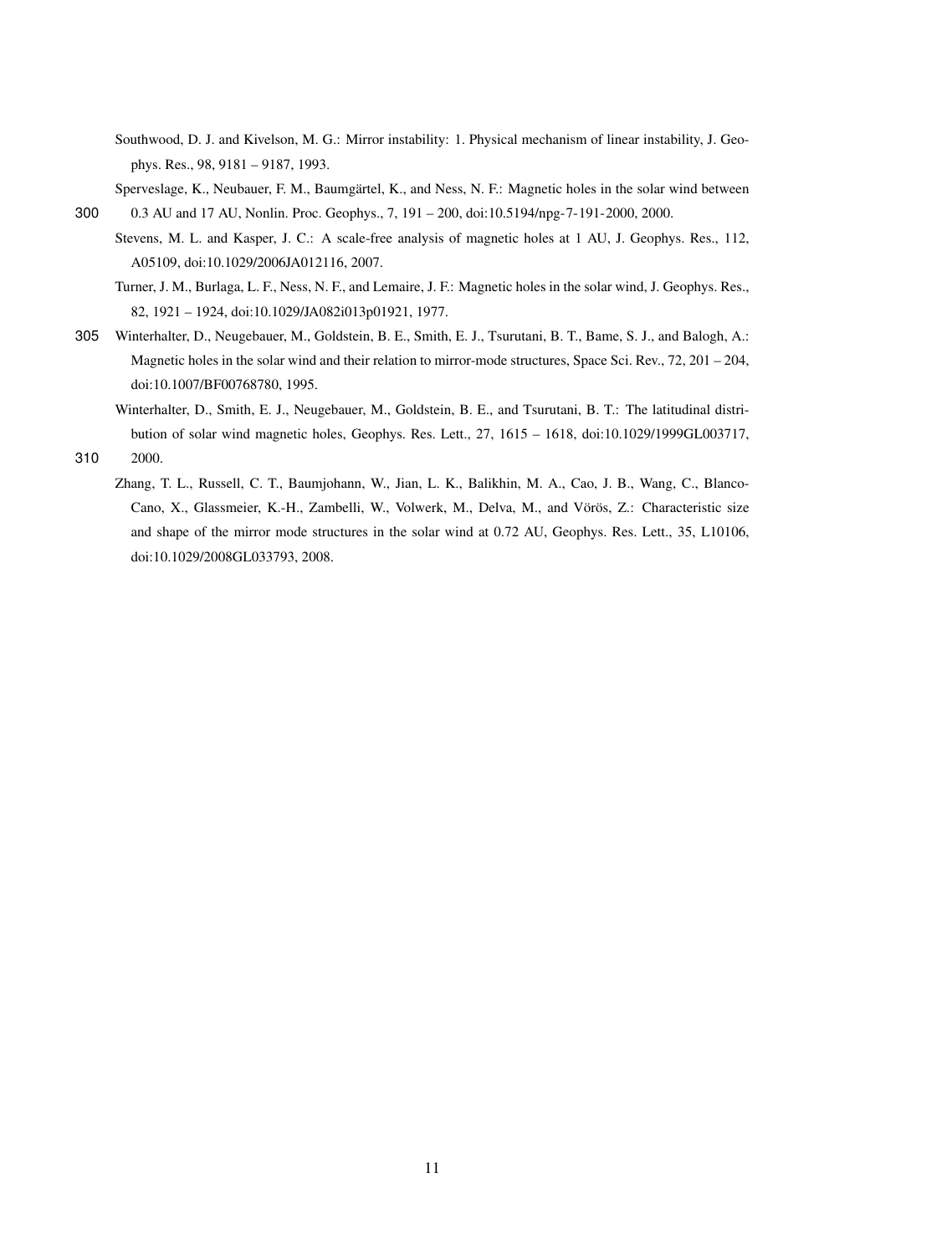# Figure Captions

Fig. 1. The cruise phase of MESSENGER projected onto the  $XY_{J2000}$ -plane with different colours for different years and the location of the second Venus flyby (V2) and the three Mercury flybys (M1/2/3). The circles denote the location at which magnetic holes are observed.

Fig. 2. Top: Monthly average sunspot number in blue and the MESSENGER cruise phase in red. Bottom: the radial distance of MESSENGER from the Sun during the cruise phase. The periods where no data are available are clearly visible.

Fig. 3. Two magnetic holes on 4 February 2008 between 1125 and 1130 UT with rotation over the structure  $\Theta$  < 10° and depth  $\Delta B/B_{300} > 0.8$ . Top panel shows the magnetic field magnitude full resolution (blue),  $B_{300}$  (red) and  $B_2$  (green). The three middle panels show the unfiltered magnetic field components  $B_x$ ,  $B_y$ and  $B_z$ . The bottom panels shows the  $\Delta B/B_{300}$ . Note that this time interval would count as one event even though 2 holes can be seen, which have a separation of  $\sim$  2 min.

Fig. 4. A current sheet event on 23 August 2008 at 1607 UT with rotation over the structure  $\Theta > 170^{\circ}$  and depth  $\Delta B/B_{300} > 0.8$ . The format of the figure is the same as in Fig. 3. The magenta circle in the top panel was identified as a MH candidate by the search program.

Fig. 5. 2D histogram of the mean magnetic field as a function of  $R$  for the whole cruise mission. The bins are 0.05 AU in R and 0.5 nT for B. The cyan curve shows  $B = 4/R$  nT.

Fig. 6. Histogram of the occurrence rate of MHs as a function of radial distance and colour coded after the rotational bins as given in the legend. For each category the single count statistical error is determined and plotted as an errorbar. The magenta asterisks in the bottom panel show the occurrence rate near Venus (Zhang et al., 2008, Z). The two dashed magenta lines are the average Helios occurrence rate (Sperveslage et al., 2000, SP)

Fig. 7. 2D histogram of occurrence rate of: Left - the width (in seconds) and Right - the depth of the LMHs as a function of radial distance from the Sun. In the left panel the green line shows the maximum occurrence rate in each radial bin and the cyan line shows the increase in width of LMHs as observed by Sperveslage et al. (2000).

Fig. 8. 2D histogram of occurrence rate of: Left - the width (in seconds) and Right - the depth of the PMHs as a function of radial distance from the Sun. In the left panel the green line shows the maximum occurrence rate in each radial bin.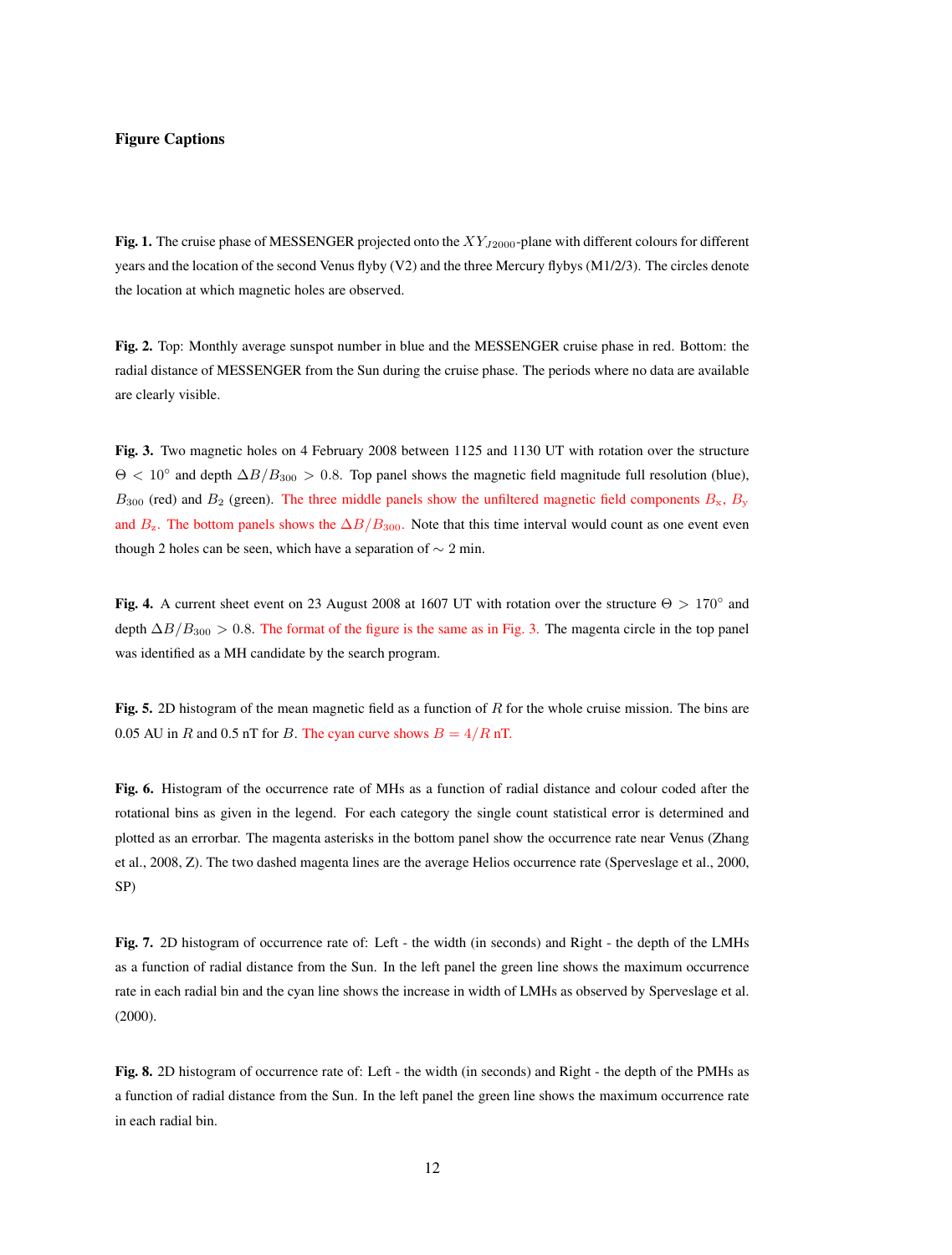Fig. 9. 2D histogram of occurrence rate of: Left - the width (in seconds) and Right - the depth of the linear MHs as a function of the background magnetic field strength. In the left panel the 25 (blue), 50 (green) 75 (blue and 97.5 (yellow) percentiles are shown. In the right panel the dashed green line is an exponential fit to the approximate upper boundary of the depth of the structures.

Fig. 10. 2D histogram of occurrence rate of: Left - the width (in seconds) and Right - the depth of the pseudo MHs as a function of the background magnetic field strength. In the left panel the 25 (blue), 50 (green) 75 (blue and 97.5 (yellow) percentiles are shown. In the right panel the dashed green line is the exponential fit to the approximate upper boundary of the depth of the structures from the LHMs in Fig. 9.

Fig. 11. Left: The occurrence rate of LMHs as a function of  $R$ , to which various fits are made to all points except the last. A linear fit between Mercury and Venus ( $F_{\text{mv}}$ , green) and over all points ( $F_{all}$ , blue), a power law (Power, green) and an exponetial (Exp, red). See the text for details. Right: The same fits for the occurrence rates of PMHs. See the text for details.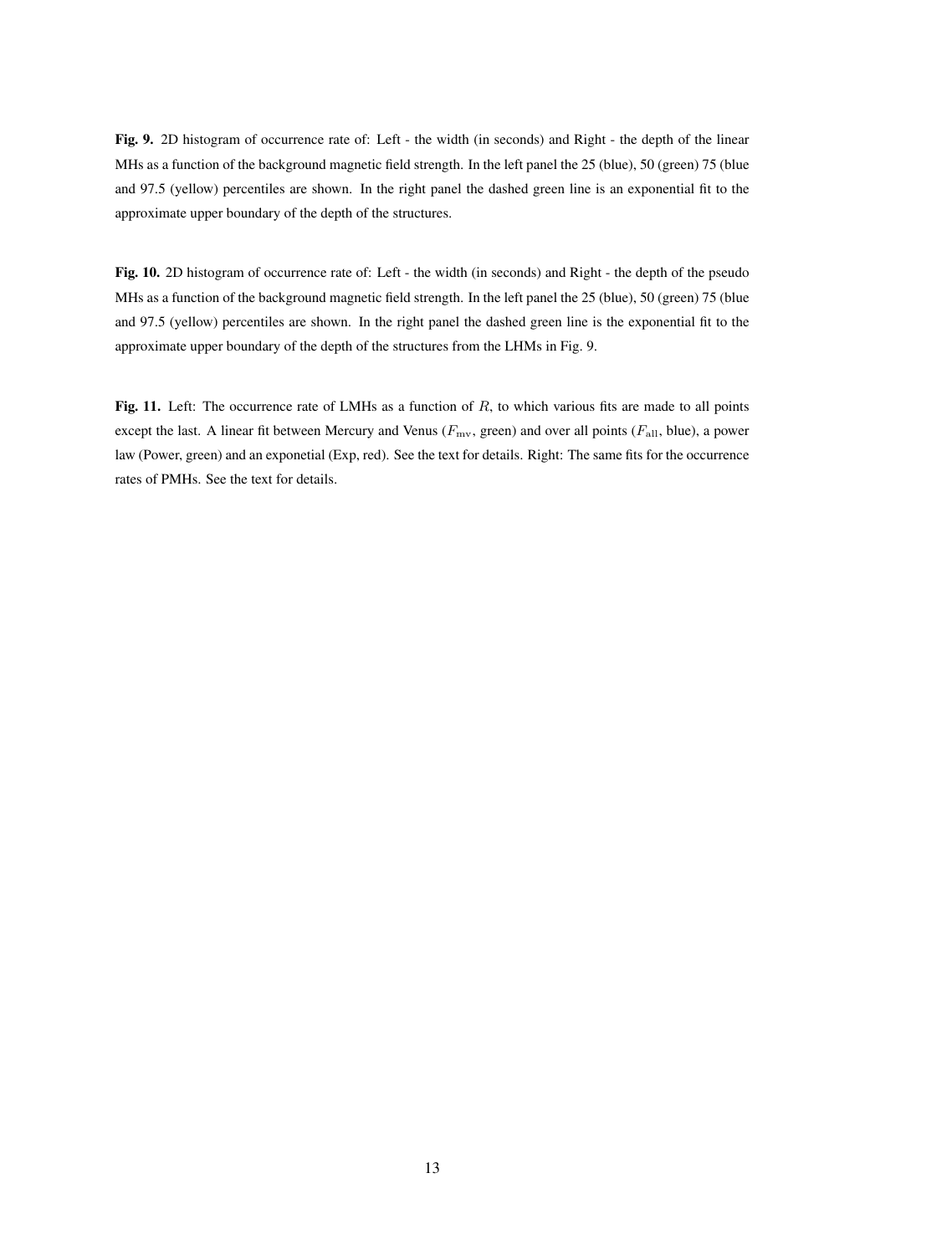# Figures



Fig. 1. The cruise phase of MESSENGER projected onto the  $XY_{J2000}$ -plane with different colours for different years and the location of the second Venus flyby (V2) and the three Mercury flybys (M1/2/3). The circles denote the location at which magnetic holes are observed.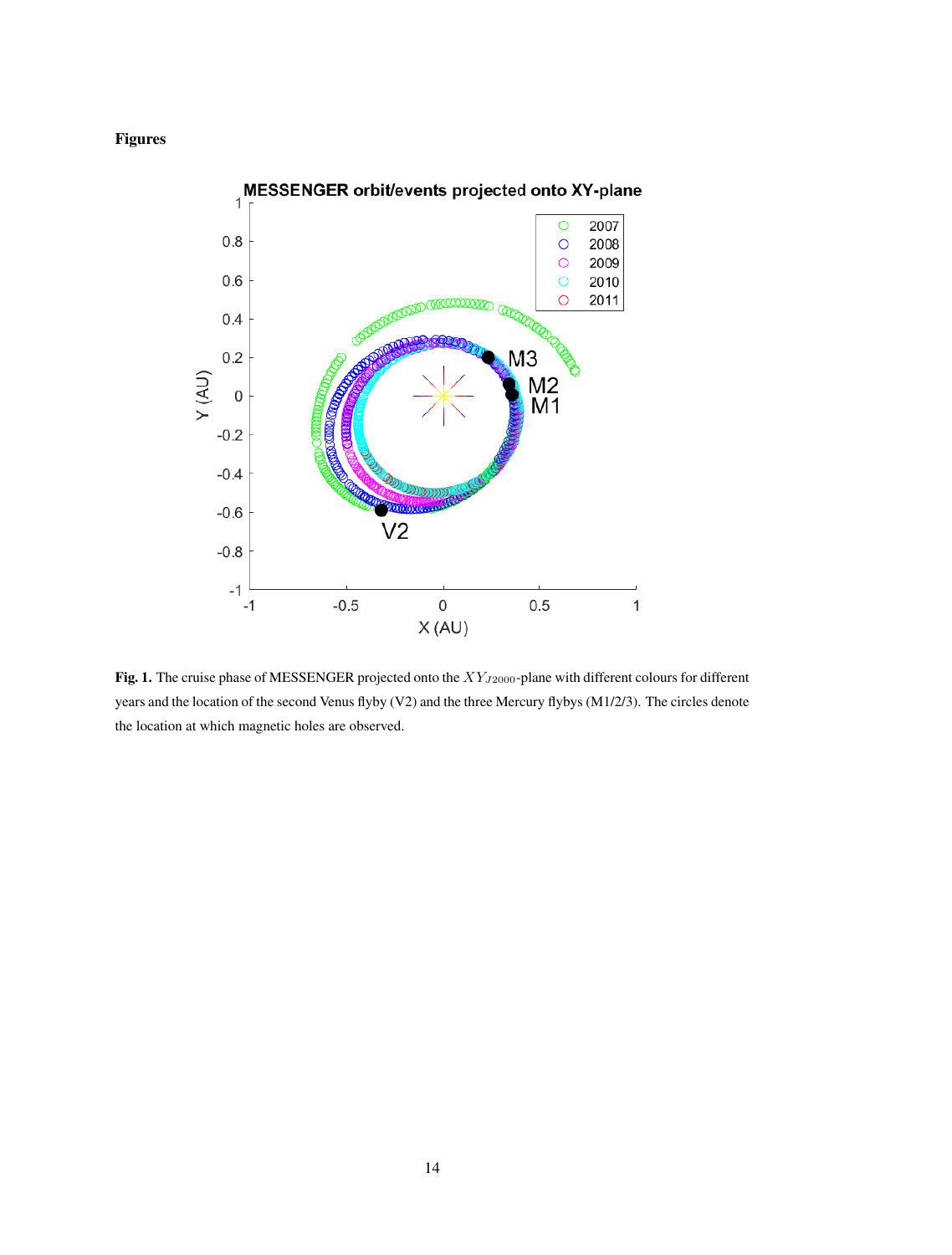

Fig. 2. Top: Monthly average sunspot number in blue and the MESSENGER cruise phase in red. Bottom: the radial distance of MESSENGER from the Sun during the cruise phase. The periods where no data are available are clearly visible.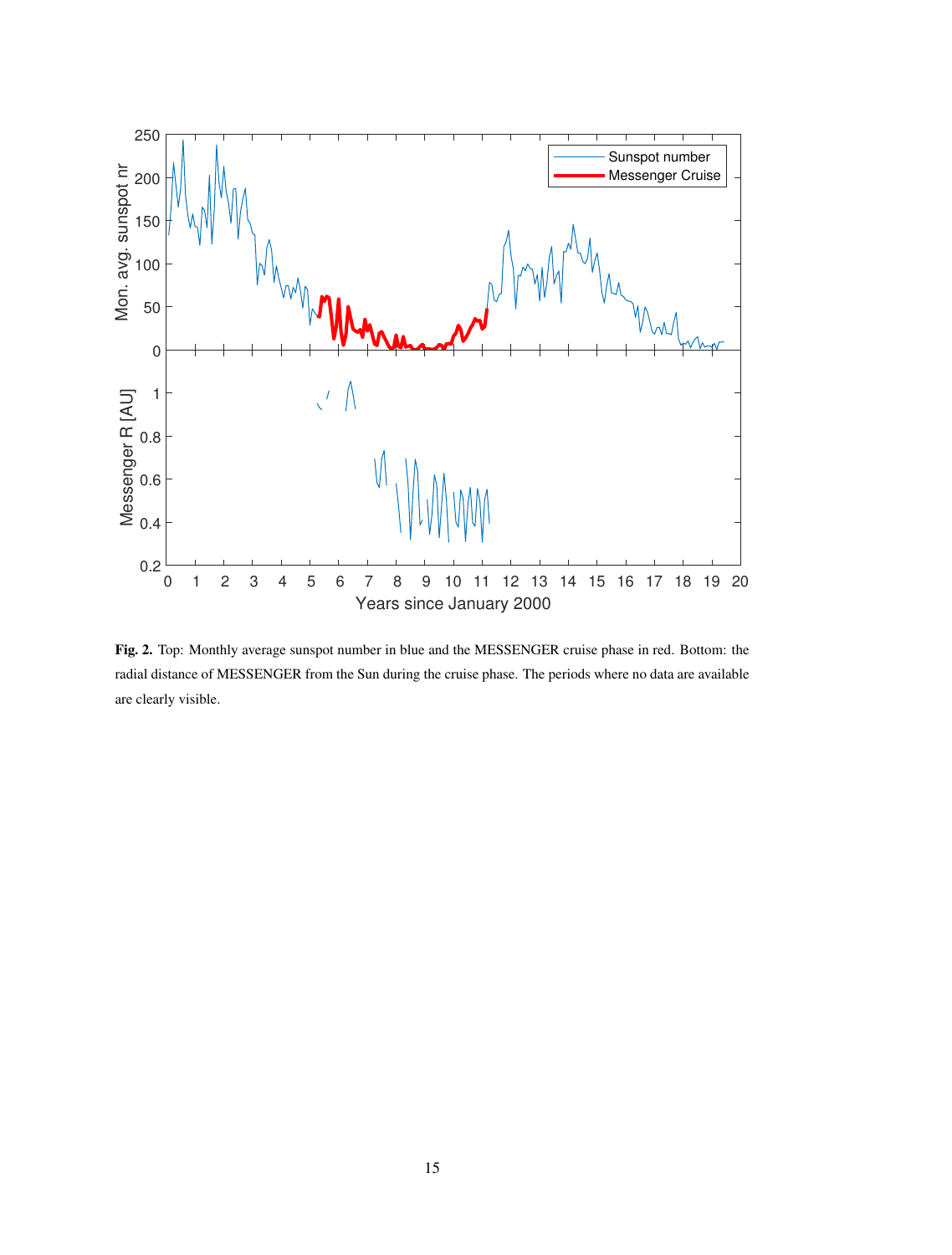

Fig. 3. Two magnetic holes on 4 February 2008 between 1125 and 1130 UT with rotation over the structure  $\Theta$  < 10° and depth  $\Delta B/B_{300} > 0.8$ . Top panel shows the magnetic field magnitude full resolution (blue),  $B_{300}$  (red) and  $B_2$  (green). The three middle panels show the unfiltered magnetic field components  $B_x$ ,  $B_y$ and  $B_z$ . The bottom panels shows the  $\Delta B/B_{300}$ . Note that this time interval would count as one event even though 2 holes can be seen, which have a separation of  $\sim$  2 min.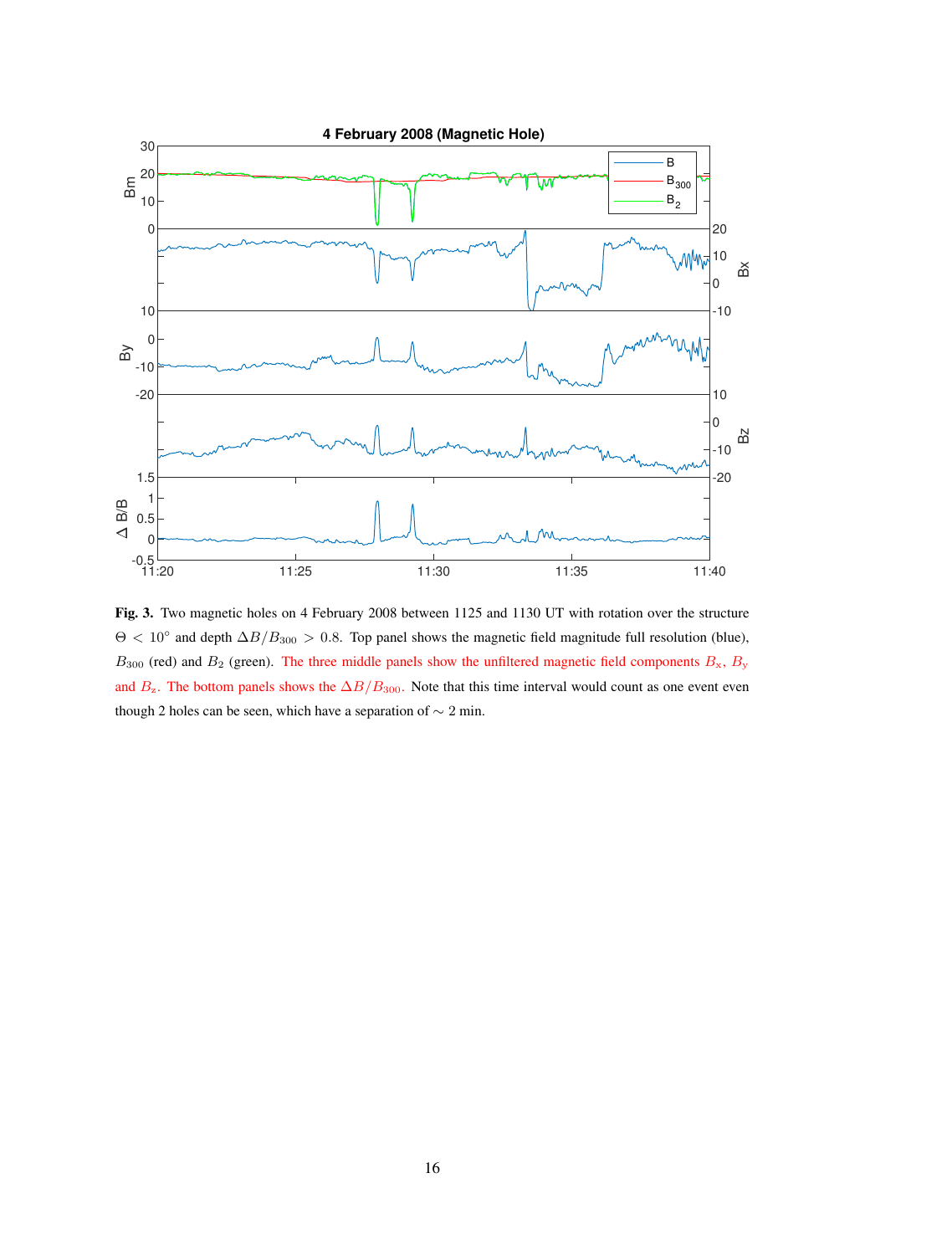

Fig. 4. A current sheet event on 23 August 2008 at 1607 UT with rotation over the structure  $\Theta > 170^{\circ}$  and depth  $\Delta B/B_{300} > 0.8$ . The format of the figure is the same as in Fig. 3. The magenta circle in the top panel was identified as a MH candidate by the search program.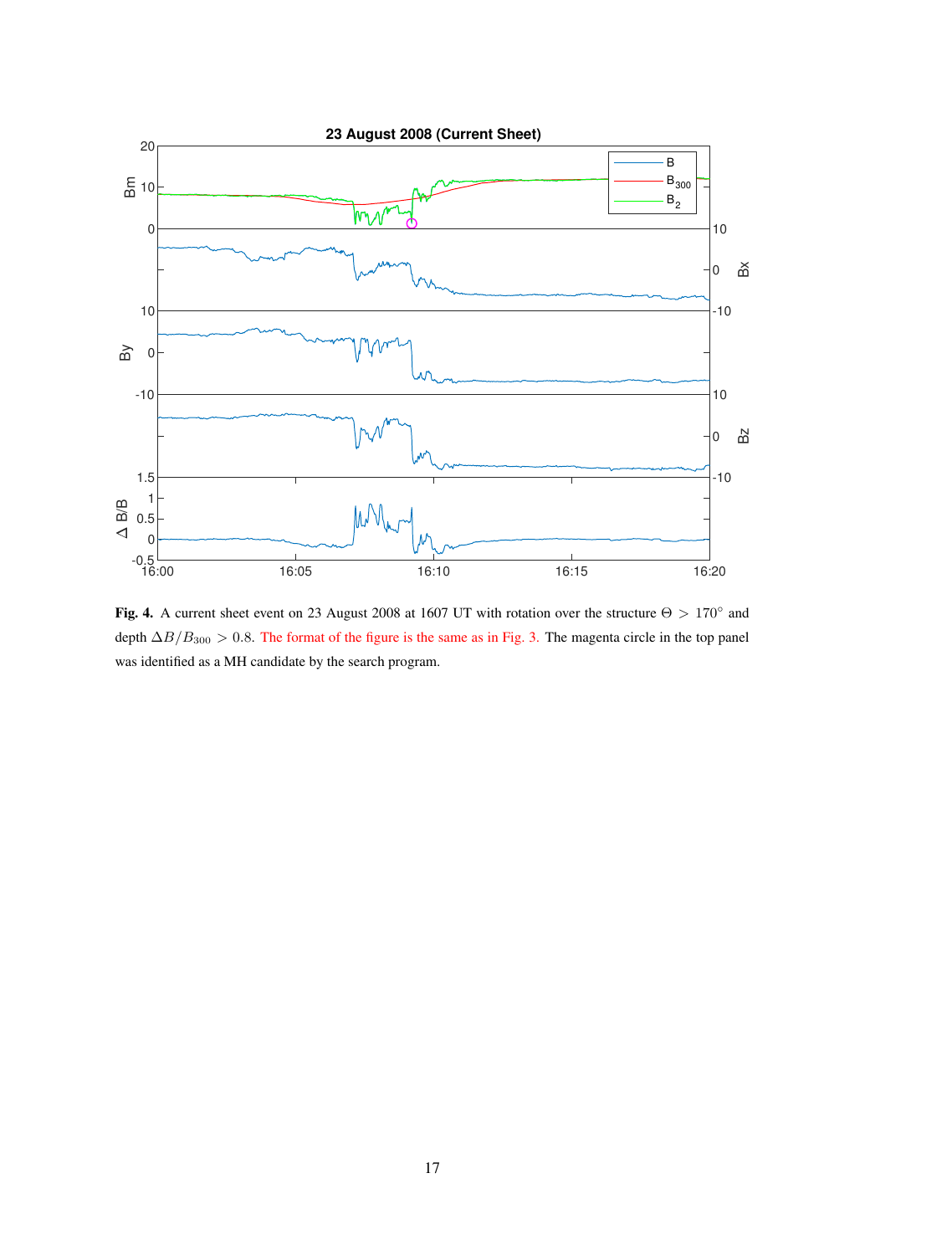

Fig. 5. 2D histogram of the mean magnetic field as a function of  $R$  for the whole cruise mission. The bins are 0.05 AU in  $R$  and 0.5 nT for  $B$ . The cyan curve shows  $B = 4/R$  nT.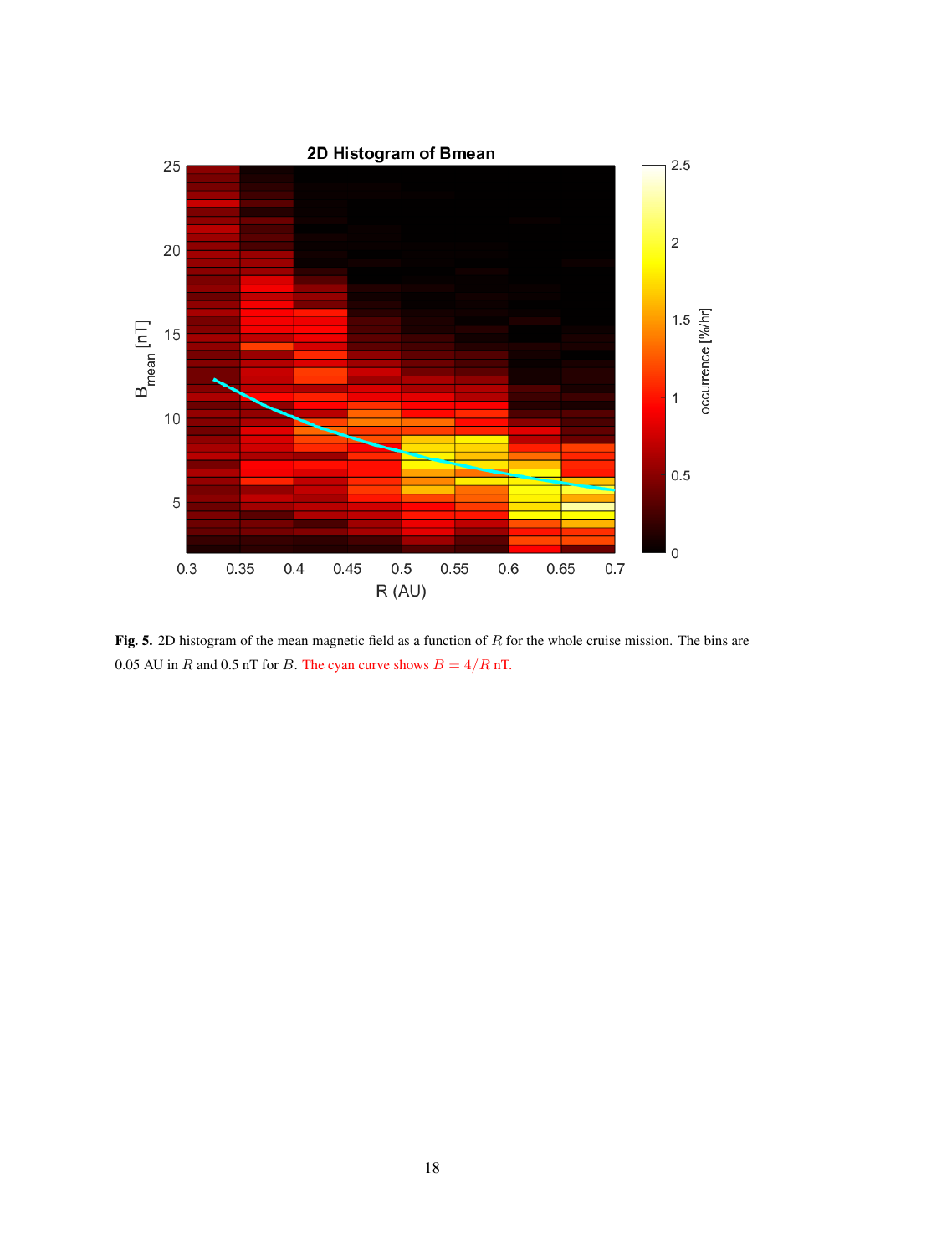

Fig. 6. Histogram of the occurrence rate of MHs as a function of radial distance and colour coded after the rotational bins as given in the legend. For each category the single count statistical error is determined and plotted as an errorbar. The magenta asterisks in the bottom panel show the occurrence rate near Venus (Zhang et al., 2008, Z). The two dashed magenta lines are the average Helios occurrence rate (Sperveslage et al., 2000, SP)



Fig. 7. 2D histogram of occurrence rate of: Left - the width (in seconds) and Right - the depth of the LMHs as a function of radial distance from the Sun. In the left panel the green line shows the maximum occurrence rate in each radial bin and the cyan line shows the increase in width of LMHs as observed by Sperveslage et al. (2000).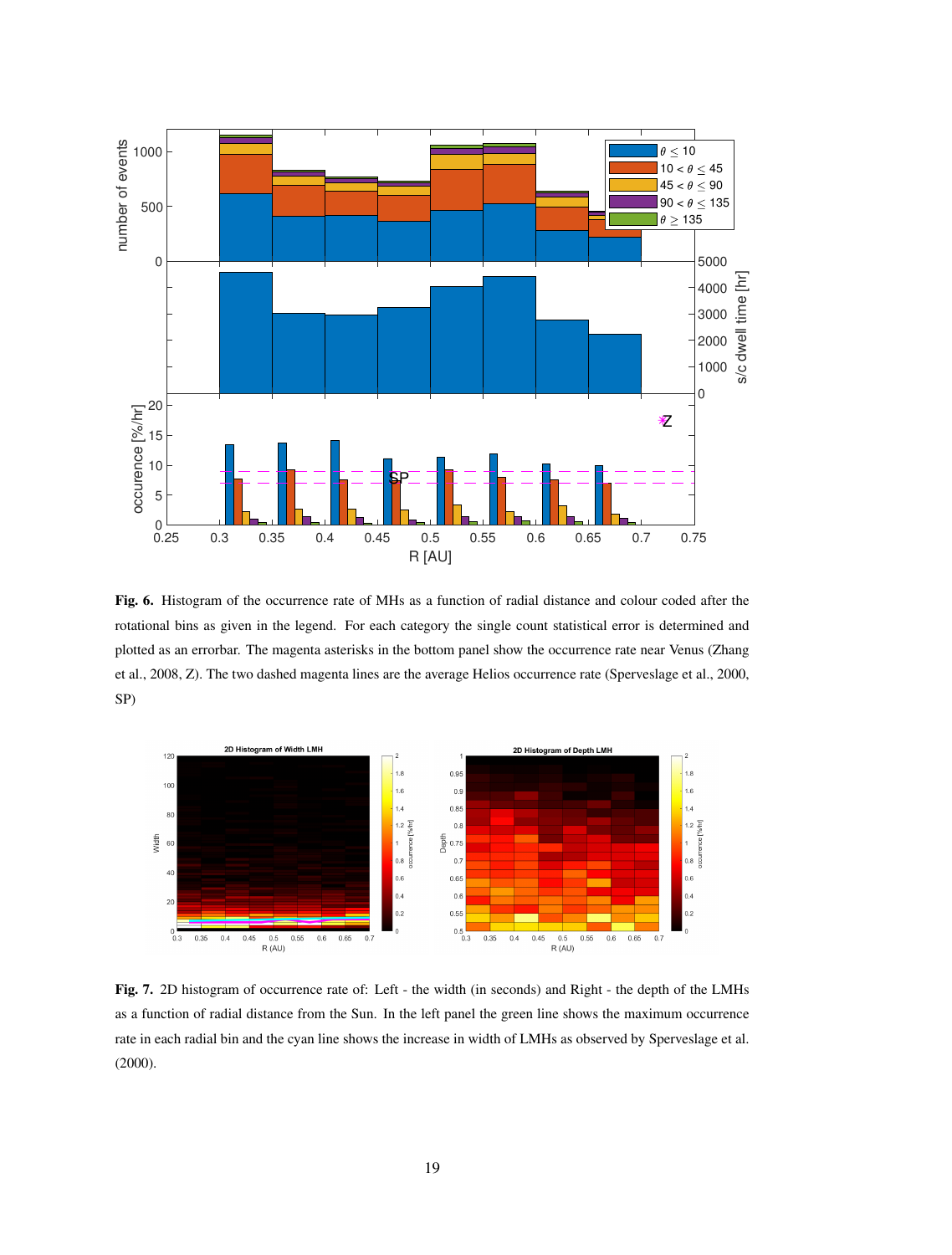

Fig. 8. 2D histogram of occurrence rate of: Left - the width (in seconds) and Right - the depth of the PMHs as a function of radial distance from the Sun. In the left panel the green line shows the maximum occurrence rate in each radial bin.



Fig. 9. 2D histogram of occurrence rate of: Left - the width (in seconds) and Right - the depth of the linear MHs as a function of the background magnetic field strength. In the left panel the 25 (blue), 50 (green) 75 (blue and 97.5 (yellow) percentiles are shown. In the right panel the dashed green line is an exponential fit to the approximate upper boundary of the depth of the structures.